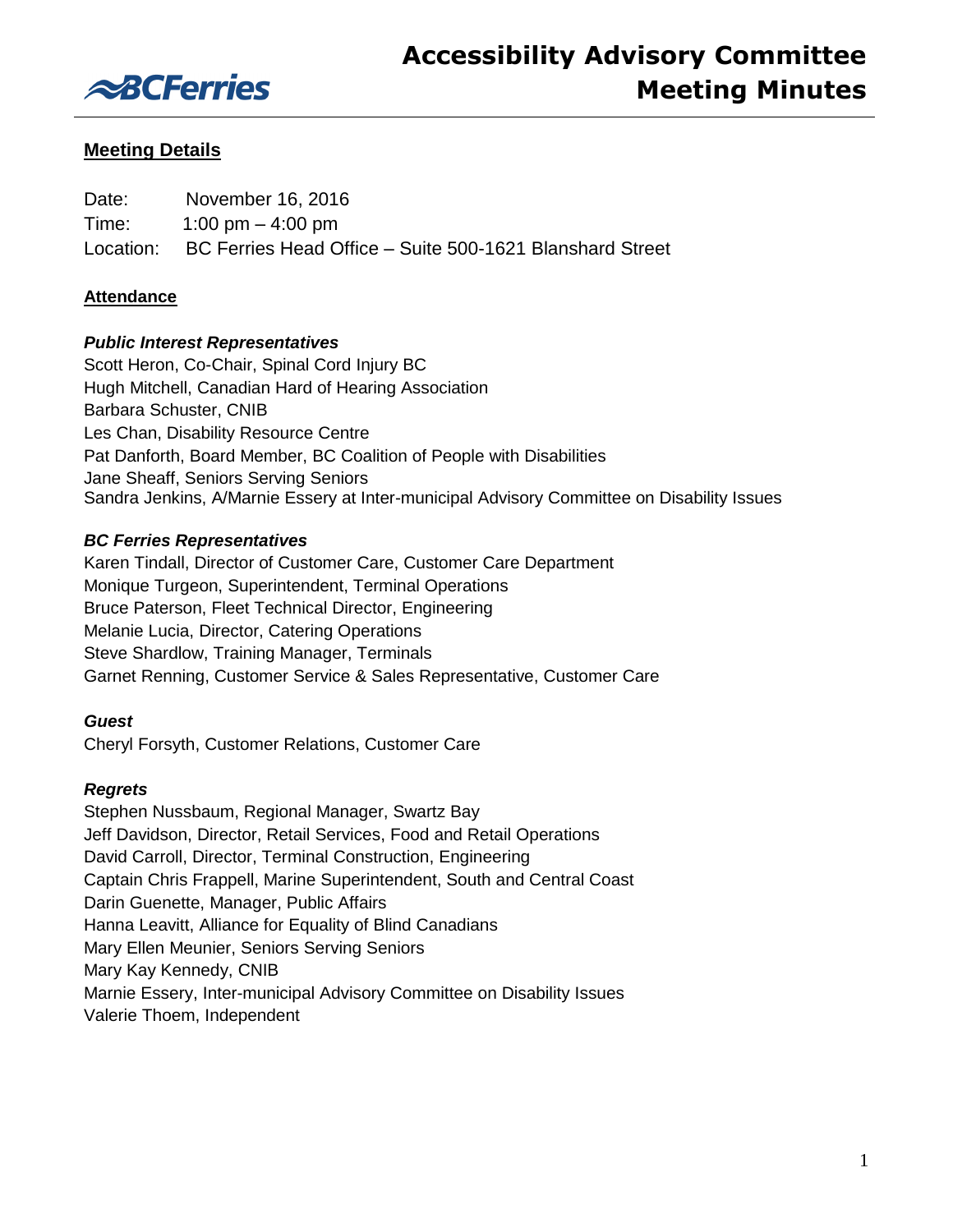

# **Introduction**

Co-Chair Karen Tindall (KT) welcomed the members of the committee.

Review of Minutes – March 8, 2016 meeting. Minutes approved by the committee.

### *Matters arising from the minutes*

Jane Sheaff (JS) advised that Mary Ellen Meunier, representing Seniors Serving Seniors is stepping down, please remove from the list of committee members, JS will continue representing Seniors Serving Seniors

JS handed out copies of the Seniors' Services Directory 2017-18, A Community Resource Handbook for the Capital Regional to the committee

### **Standing Items**

### *Loading Practices*

### *University of Victoria (UVic) Accessibility Project:*

Monique Turgeon (MT) updated the committee on the UVic project. A pilot has been put in place on Route 2 (Departure Bay to Horseshoe Bay). The pilot project is using a Via-Mobile 25, the unit attaches to the base of wheelchair. The motor is an assistive device that helps move the chair forward and up ramps, and improves stability while loading. It also doesn't add any additional width of the chair, and is less cumbersome than other options. MT shared that the hope is to expand to the rest of the fleet once the pilot has been completed.

BCF is also looking at a radio frequency ID tags to help track and locate the wheelchairs. This would involve placing a chip on the wheelchairs and could improve managing the logistics around whether the chairs are located onboard the vessels and at the terminals. This could greatly impact efficiencies for staff (inventory management) and customers from a customer service perspective.

Scott Heron (SH) asked if this is being piloted on the route where we get the most requests and MT advised that this route was chosen as the technician for service support resides in this location.

KT advised that BCF has a challenge with moving wheelchairs back and forth and this would be highly beneficial if we are able to put it in place. Mel Lucia (ML) advised that this would also help in not overcommitting resources to our customers and therefore not disappointing our customers when they reserve this service.

Pat Danforth (PD) discussed the use of scooters, and asked that this be kept in mind when considering ramp issues and upgrades. As well, PD noted the impact on customers unloading and needing to meet the waiting Handidart and the time sensitivity of this happening.

MT advised that a pilot to provide shuttle service to and from the vessel is 2-3 years out and will depend on the outcome of the risk assessment once it has been completed. There needs to be longterm plans at adapting the terminal, terminal development upgrading and she advised that it is on the list for consideration.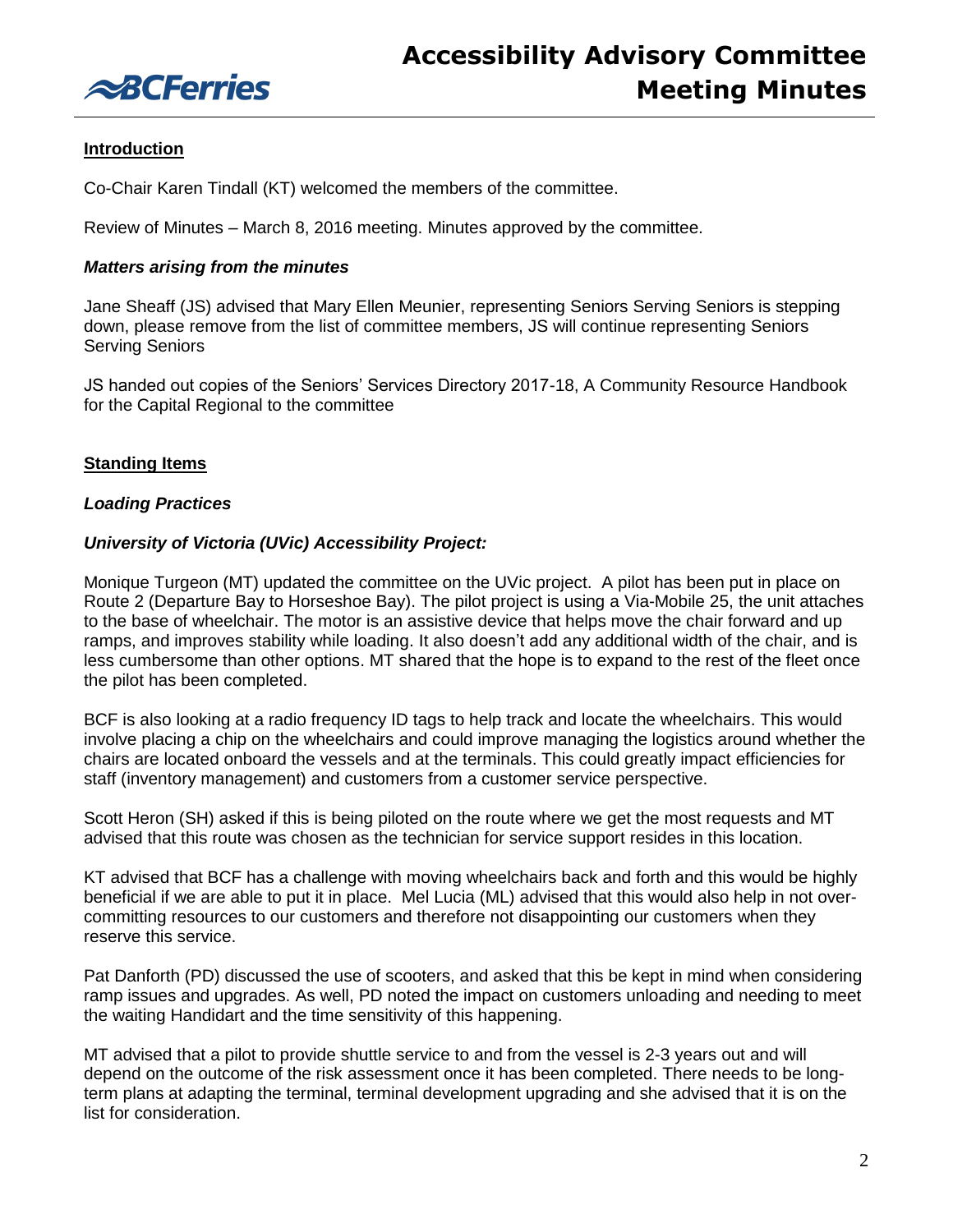

# *Induction Loop System:*

ML discussed the installation of the Induction Loop System on the Queen of Oak Bay.

Hugh Mitchell (HM) advised that he tested the induction loop that was installed on the Queen of Oak Bay on June 29<sup>th</sup>, 4 loops in total have been installed. HM moved around to various locations to test the equipment and advised that ship ad hoc and regular pre-recorded announcements came through at an acceptable level. The loop worked well and consistent on the return trip also, the volume was an issue in some instances. The induction loops removes ambient/background noise.

KT showed an example of the signage used onboard the vessel indicating where the induction loop is located so that passengers are aware. Questions arose regarding is there a standard and there appears to be 2 different types of signs onboard the Queen of Oak Bay.

Bruce Paterson (BP) advised that he has spent a few years researching details around installing on metal vessels and the induction loops will be on all new upcoming vessels. BP was pleased to report to the committee that the three new Salish vessels have the induction loops incorporated into their vessel specifications and confirmed that he recently was on-site on the Salish class vessels and they are currently being installed.

KT added that the Terminal Construction group are championing to add to the ticket booths also and as we go forward with our master planning at the terminals this will be considered. HM agreed that this would be highly beneficial for the loops to be installed at the ticket booths and the foot passenger areas. MT asked if the induction loops affect pacemakers at all and BP confirmed that they do not affect pacemakers.

Action: KT to follow-up with Marketing on the types of signs used to indicate the induction loops

### **Vessel Development Update:**

BP provided an update on the upcoming vessel replacements and mid-life upgrades.

#### *Salish Class Vessels:*

BP advised that he was just in Poland and attended sea trials for the Salish class of vessels with the first vessel (*Salish Orca)* being the first vessel scheduled to arrive in January, 2017. After the *Salish Orca* clears Canadian Customs and final inspections are complete, the vessel will be officially handed over to BC Ferries. Over the next couple of months, crews will be trained and familiarized in the operation of this new state-of-the-art ship. There is some testing to be completed (eg. testing of fitting berths, ramps and training). The *Salish Orca* is expected to start service in the spring of 2017.

The restrooms and elevators look good and have incorporated all the accessibility requirements. There is some striping that may need to be added by the elevators but all these details will be attended to once the handover has occurred.

BP found the vessel very spacious and a lot of room to move around, artwork looks good, performed well, efficient vessel and handled weather really well. Using natural gas as the primary fuel source is expected to reduce greenhouse gas emissions by approximately 15 to 25 per cent and reduce fuel costs by 50 per cent.

Salish Orca's sister ships, Salish Eagle and Salish Raven, are still expected to arrive in B.C. on schedule this spring and will start service in the Southern Gulf Islands later this year.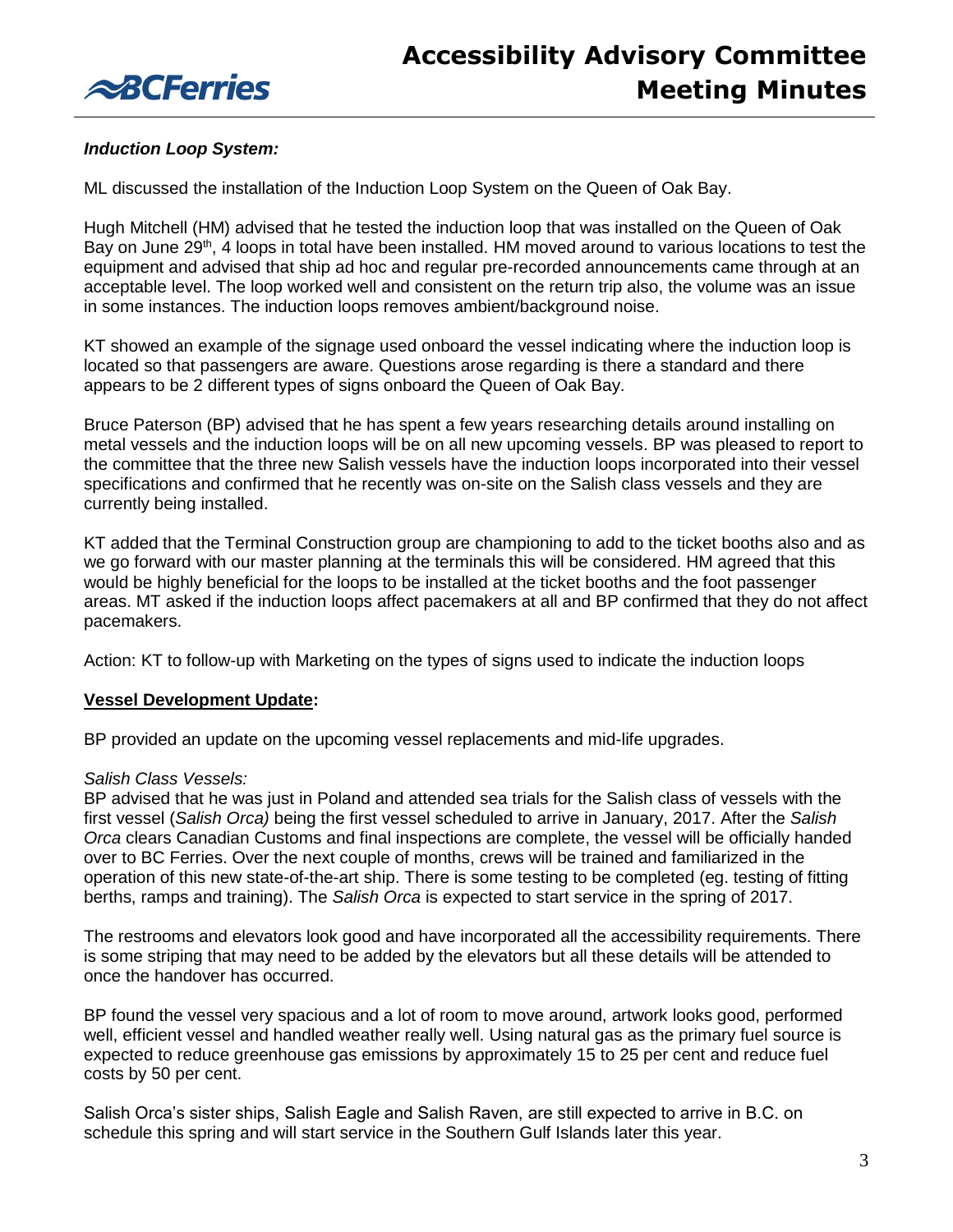

# *Mid-Life Upgrades (Spirit Class):*

BP advised that the mid-life upgrades are on track for the two Spirit Class vessels (*Spirit of Vancouver Island* and *Spirt of British Columbia*) and the refits will take place in Poland. The timelines are tight to get the plans approved and the refit will take approximately 117 days. These vessels will include the induction loops and they will also be retrofitted to run on diesel and natural gas.

## *Cable Ferry:*

*Baynes Sound Connector* – this new vessel is performing well and is on the warranty period. The recent Ferry Advisory Committee report was very positive.

PD commented that she likes that BCF listens, takes concerns and feedback seriously and appreciates the commitment to taking action on items brought forward.

### **Break: 2:10 - 2:30 pm**

### **Terminal Development Update***:*

David Carroll (DC) sends his regrets and will be unable to update the committee today, an update will take place at the next committee.

### **Other Business:**

### *Canadian Ferry Operator's Association (CFOA) Conference:*

PD shared with the committee her positive experience and worthwhile attendance at the CFOA annual conference in Ottawa in September 18-20, 2016. The intent of the annual conference is an opportunity for companies and individuals to share their innovative products and services with senior representatives from Canada's ferry sector. The theme of the conference was "*Accessibility in the Ferry Sector*".

The Canadian Transportation Agency is the over-arching federal program which is an independent administrative tribunal of the Government of Canada that makes decisions relating to federally regulated modes of transportation. Its headquarters are located in Gatineau, Quebec. Many different regulations were outlined and the need for more defined regulations was discussed as this can improve and enhance accessibility for passengers. Staff training is one of the biggest findings and the need to train staff in how to interact in a positive way to assist successfully. Digital signage and smart phones were discussed for communication tools.

PD highlighted the great work with the deaf and hard of hearing that has been done and the addition of the induction loop was discussed broadly. The development of a priority boarding system is an exciting topic of discussion and PD expressed how proud she was to be able to discuss these issues moving forward.

The members of the CFOA voted to re-name the organization to the *Canadian Ferry Association* to better reflect the wide range of its members. Over the course of the two-day conference, over 200 attendees from Canada and around the world heard from experts in both the accessibility community and in the marine industry. The Honourable Carla Qualtrough, Minister of Sport and Persons with Disabilities, opened the conference with a keynote address outlining the importance of the ferry sector in Canada, and also announcing a series of consultations for Canadians to inform and contribute to the development of accessibility legislation.